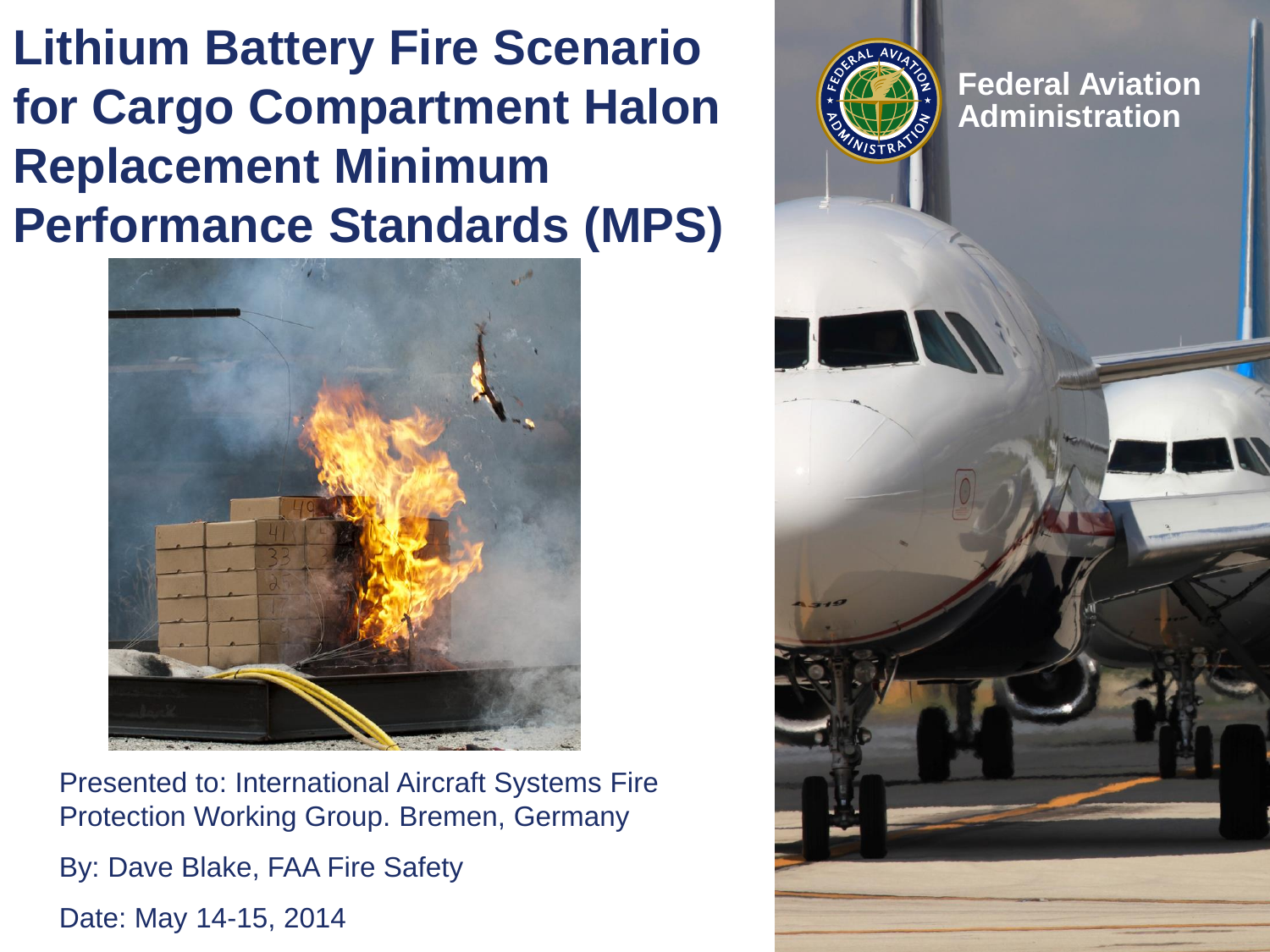Purpose: Conduct testing to determine if a lithium-ion battery fire scenario is a necessary addition to the current Halon replacement cargo compartment MPS.(DOT/FAA/TC-TN12/11)

technic note technical

Minimum Performance Standard for **Aircraft Cargo Compartment Halon Replacement Fire Suppression** Systems (2012 Update)

John W. Reinhardt

May 2012 DOT/FAA/TC-TN12/11

P

This document is available to the U.S. public through the National Technical Information Services (NTIS), Springfield, Virginia 22161

This document is also available from the Federal Aviation Administration William J. Hughes Technical Center at actiibrary.tc.faa.gov.

U.S. Department of Transportation Federal Aviation Administration

## Four Current Fire Scenarios

- Bulk Load
- Containerized Load
- Surface Burning Flammable Fluid
- Aerosol Can

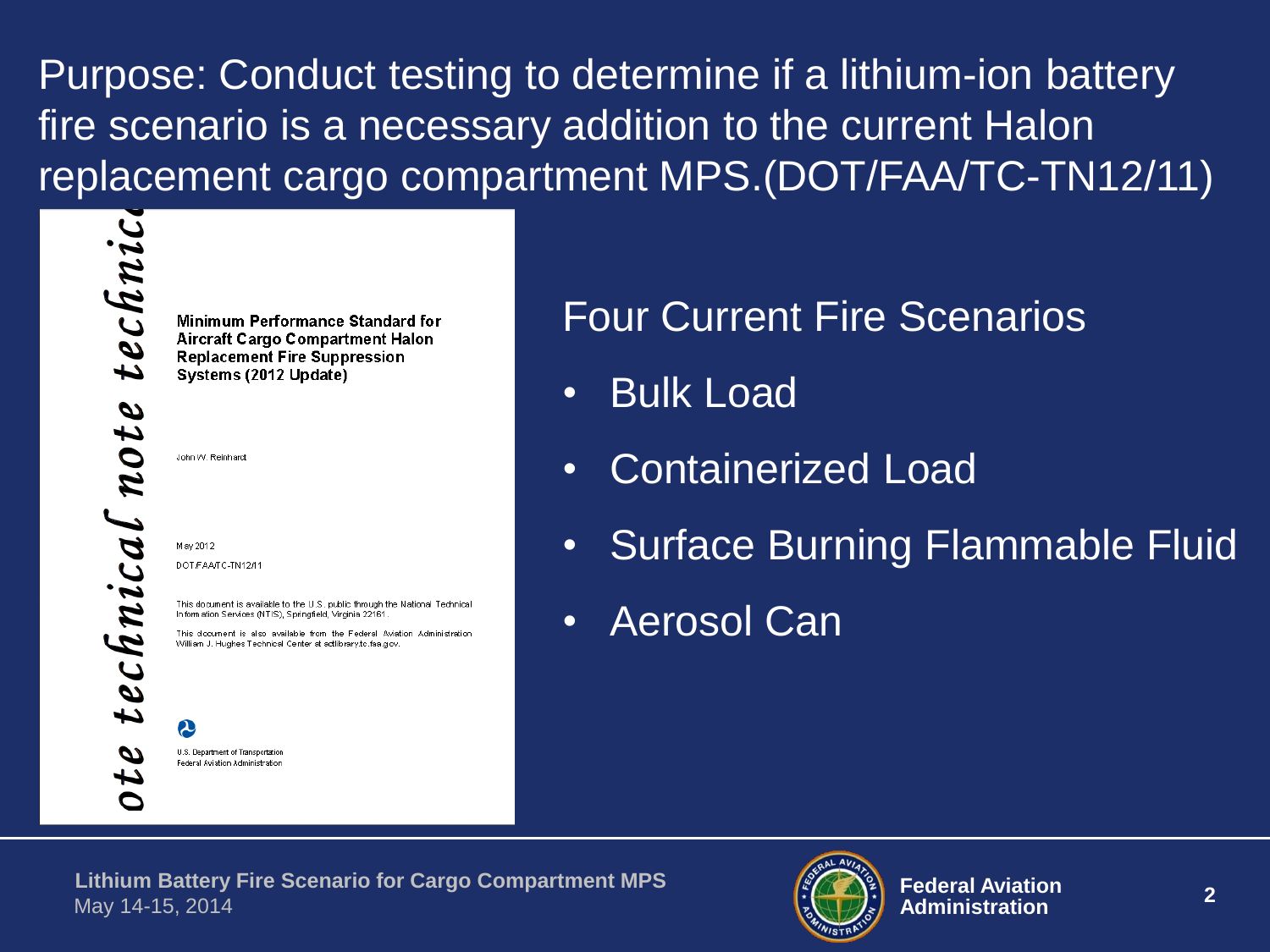## Effectiveness of Halon 1301 on lithium-ion battery fire. Previous test results.

DOT/FAA/AR-06/38

Office of Aulation Research and Deuelopment<br>Washight, DC 20591

**Flammability Assessment of Bulk-**Packed, Rechargeable Lithium-lon **Cells in Transport Category** Aircraft

| September 2006                                                                                                                              |  |
|---------------------------------------------------------------------------------------------------------------------------------------------|--|
| Final Report                                                                                                                                |  |
| This document is available to the U.S. public<br>through the National Technical Information<br>Service (NTIS), Springfield, Virginia 22161. |  |
|                                                                                                                                             |  |

Harry Webster

U.S. Department of Transportation Federal Aviation Administration

Tests have previously been conducted with Halon 1301 and Lithium-ion 18650 cells. The tests used 8 cells over an alcohol pan fire under the following conditions:

- Cells at either 50% or 100% SOC
- Halon concentration of either 3% or 5%
- Halon discharged at either the first or second venting event.

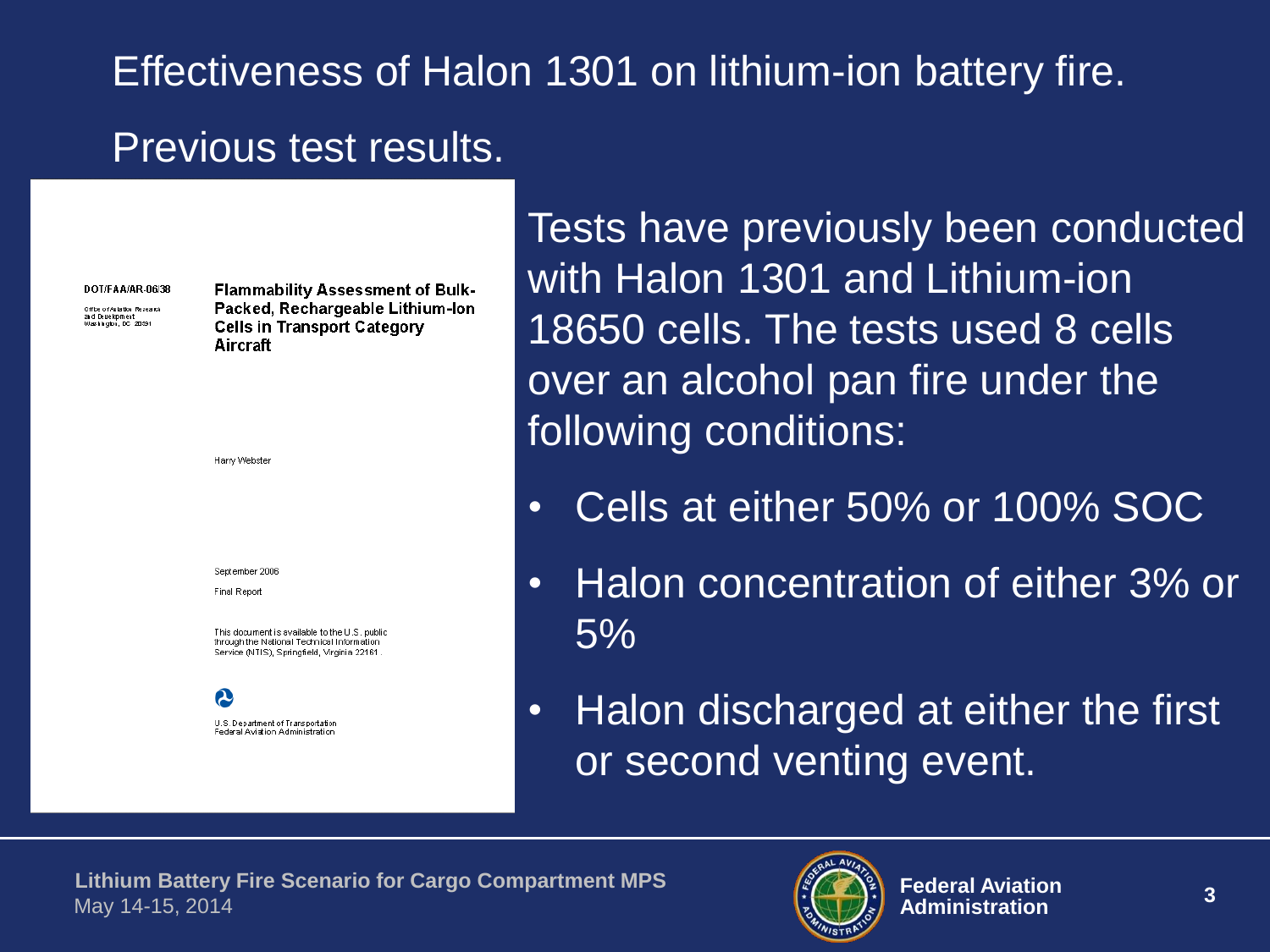## 64 ft<sup>3</sup> Test Box



Conclusion: Halon 1301 is effective in suppressing the electrolyte fire, extinguishing the fire, and preventing any additional fire from subsequent venting. Cells will continue to vent due to the air temperature, but will not ignite in the presence of Halon 1301.

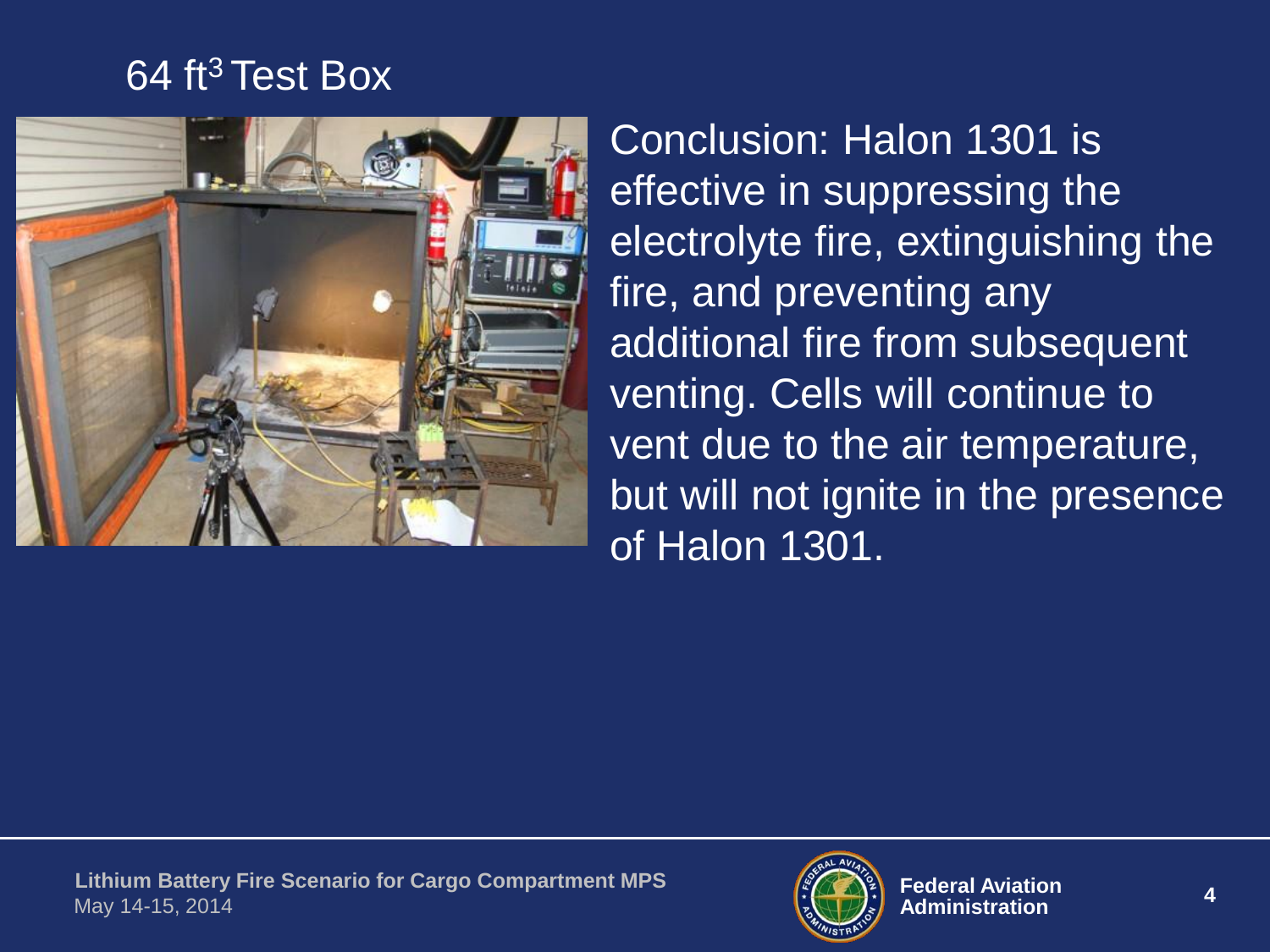## **5000 lithium ion batteries in a Class C cargo compartment.**



**Lithium Battery Fire Scenario for Cargo Compartment MPS** May 14-15, 2014

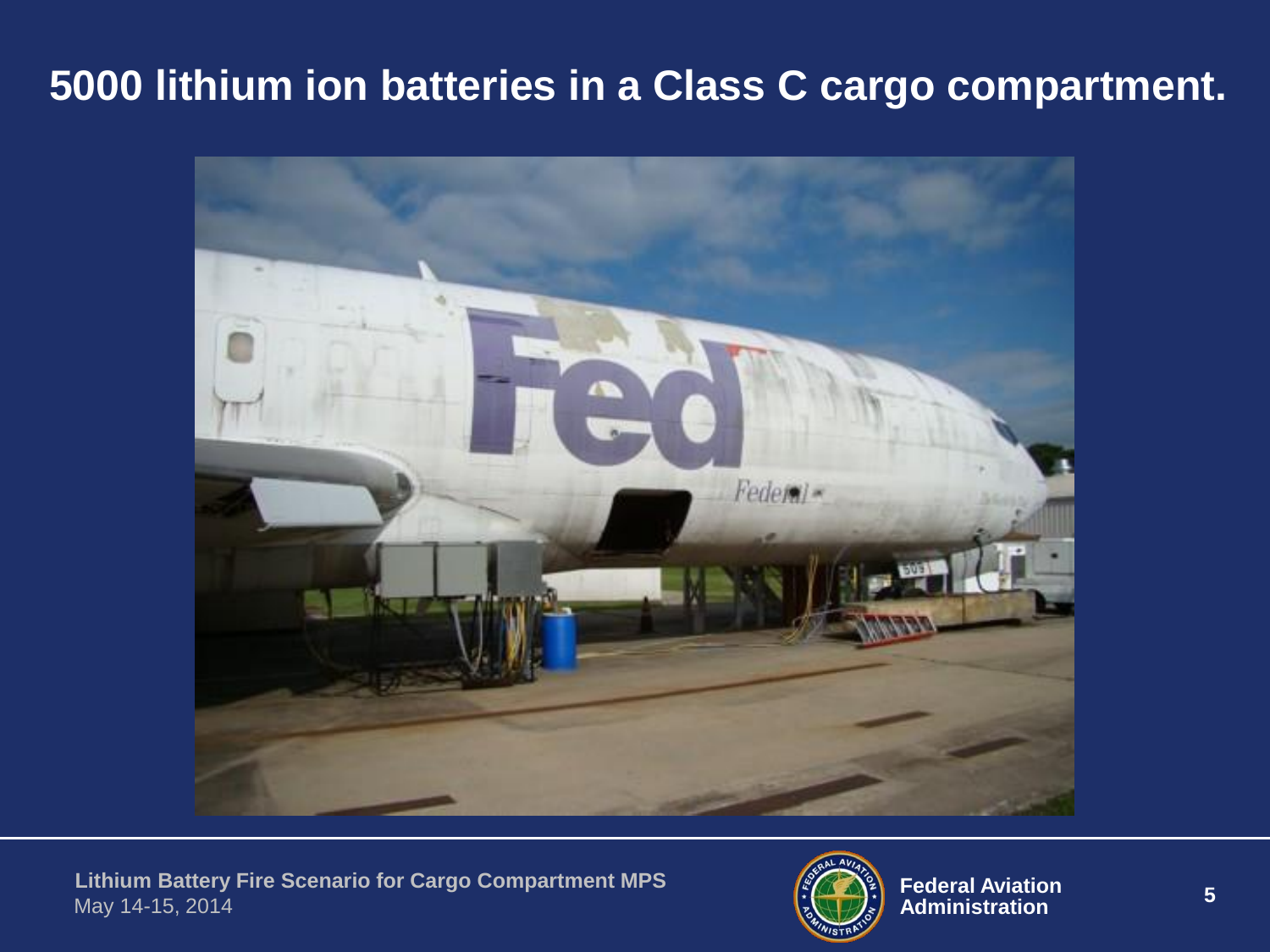

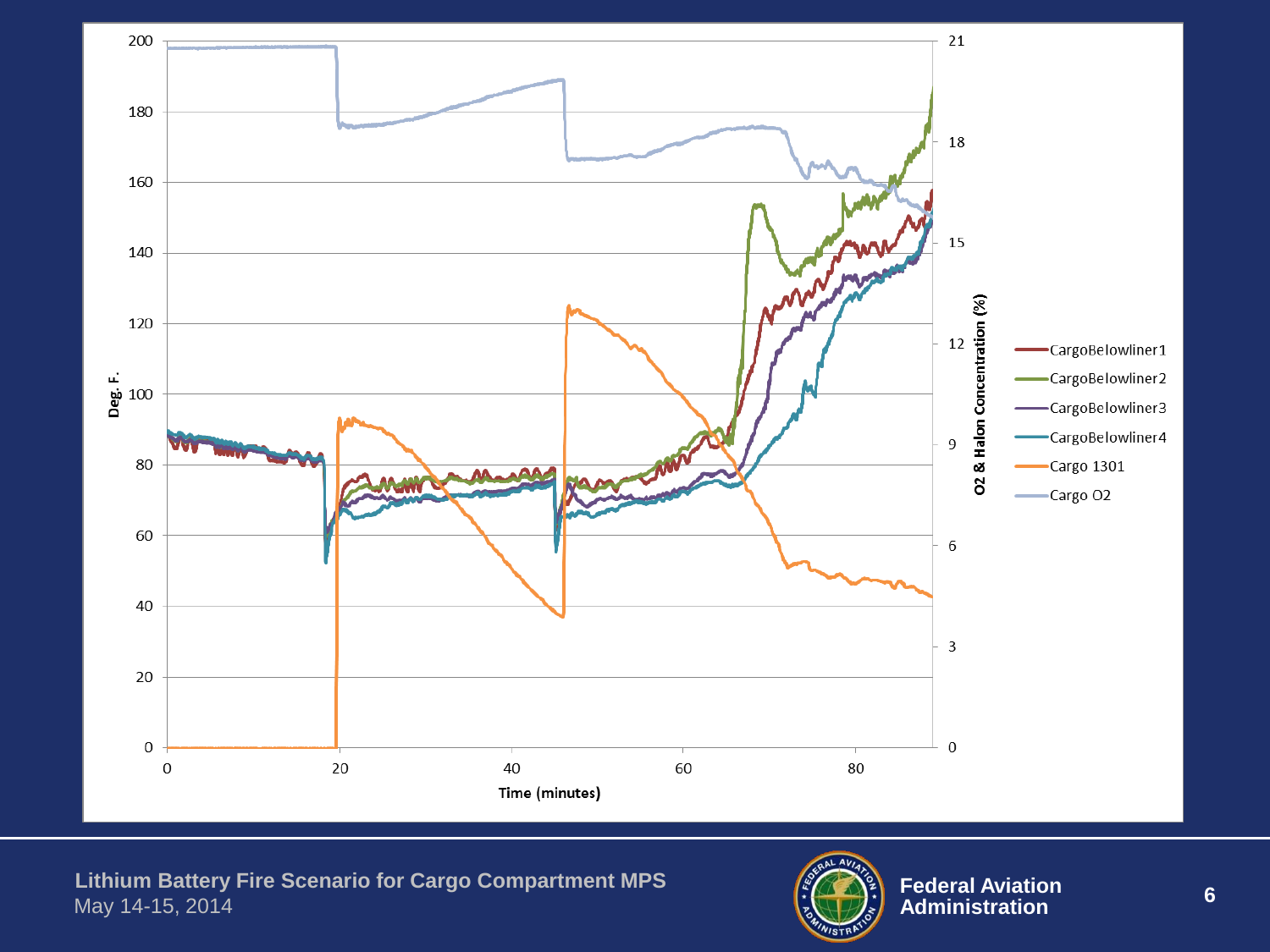